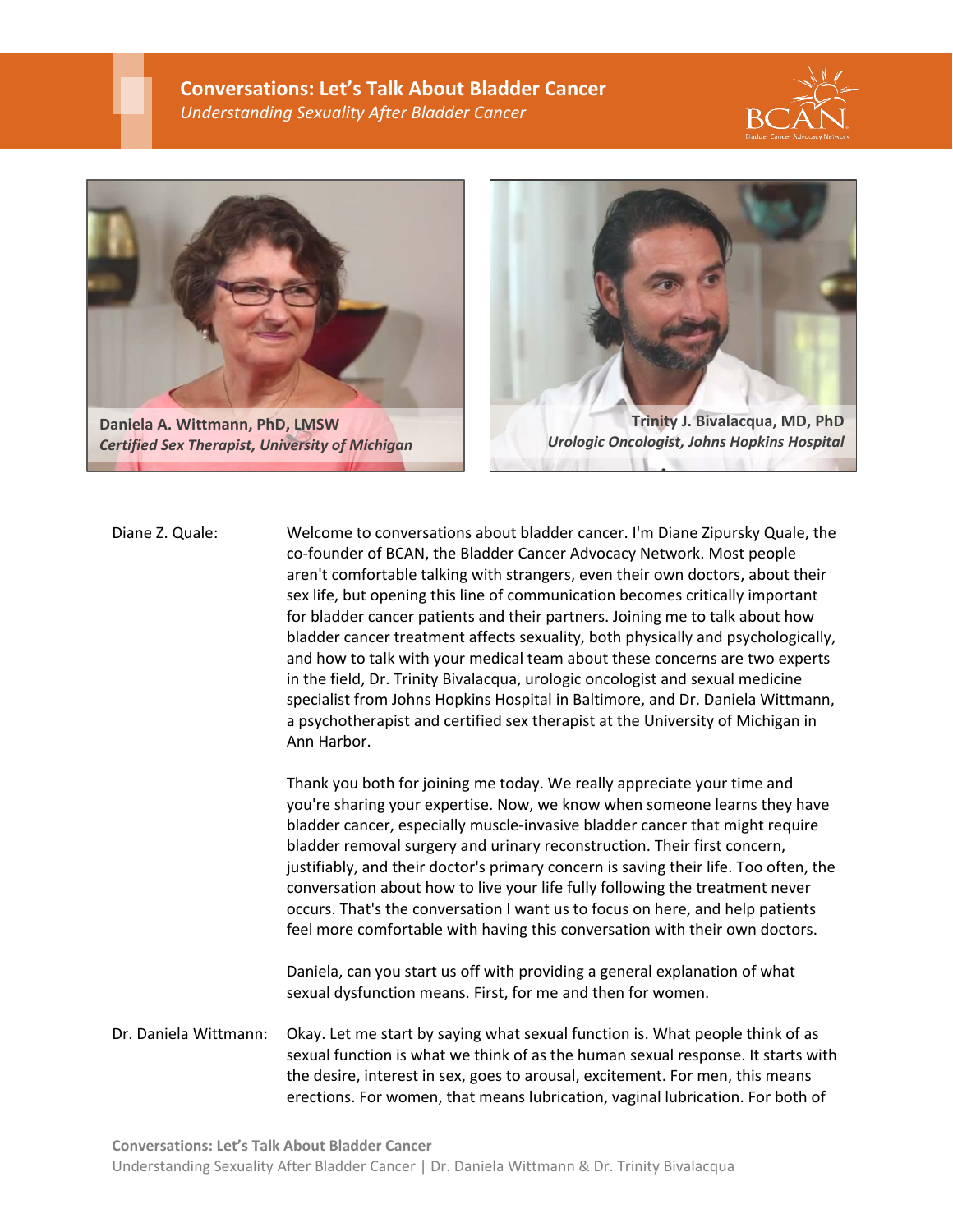|                         | them, intense experience of pleasure. The pleasure with stimulation intensifies<br>until a person reaches orgasm. After orgasm, there's a kind of a resting period<br>called resolution which is the time that people, both men and women, can feel<br>kind of satisfaction with the experience.                                                                                                                                                                                                                                                                                                                                                                                                                                                              |
|-------------------------|---------------------------------------------------------------------------------------------------------------------------------------------------------------------------------------------------------------------------------------------------------------------------------------------------------------------------------------------------------------------------------------------------------------------------------------------------------------------------------------------------------------------------------------------------------------------------------------------------------------------------------------------------------------------------------------------------------------------------------------------------------------|
|                         | Sexual dysfunction is a problem with enjoying the pleasure of sexual activity<br>and participating in it comfortably. For both men and women, this may be low<br>desire, low interest in sex. For men, in the arousal arena, it means problems<br>with erections. For women, problems with lubrication. Sometimes, both men<br>and women can have trouble with orgasms. Any of those phases of the human<br>sexual response can be a part of a dysfunction. When people cannot<br>participate, both men and women, in the response with comfort and pleasure,<br>that's a dysfunction.                                                                                                                                                                        |
| Diane Z. Quale:         | Okay. Trinity, can you tell us what the likelihood is that patients will experience<br>any kind of these sexual issues following bladder removal surgery.                                                                                                                                                                                                                                                                                                                                                                                                                                                                                                                                                                                                     |
| Dr. Trinity Bivalacqua: | Yeah. I think, we're now going to talk mostly about patients that undergo<br>They have muscle-invasive bladder cancer and are undergoing bladder<br>removal. Those patients, either men or women, had very high likelihood of<br>having some form of sexual dysfunction. As we heard in men, we hear a lot<br>about erectile dysfunction or problems with obtaining or sustaining erection<br>because a cystectomy removes both the bladder and the prostate in men. The<br>nerves that are responsible for erection can be damaged, can be removed, at<br>the time of surgery. If a surgeon removes those nerves, then a man will never<br>be able to obtain an erection.<br>There are things that we can do as surgeons to help preserve erectile function. |
|                         | Despite us being wonderful surgeons and being able to help our patients, that<br>you will still have a time period after surgery, after nerve-sparing surgery,<br>where you have erectile dysfunction. The thing that we try to do to teach our<br>patients is that that time of recovery could take four to five years before they,<br>ultimately, regain erections.                                                                                                                                                                                                                                                                                                                                                                                         |
| Diane Z. Quale:         | Years.                                                                                                                                                                                                                                                                                                                                                                                                                                                                                                                                                                                                                                                                                                                                                        |
| Dr. Trinity Bivalacqua: | Years, not months. The earliest some men is going to obtain an erection is<br>probably 12 to 18 months and those erections are not going to be really<br>functional erections so they will need help. They will need aids.                                                                                                                                                                                                                                                                                                                                                                                                                                                                                                                                    |
| Diane Z. Quale:         | That's really  That's a very long time, I would say, for most patients just<br>hearing 12 months is long time but when you're saying four to five years, that<br>could seem like a lifetime.                                                                                                                                                                                                                                                                                                                                                                                                                                                                                                                                                                  |
| Dr. Trinity Bivalacqua: | It sure is especially for young, healthy couples that are having to deal with this<br>over a two, three, four year period.                                                                                                                                                                                                                                                                                                                                                                                                                                                                                                                                                                                                                                    |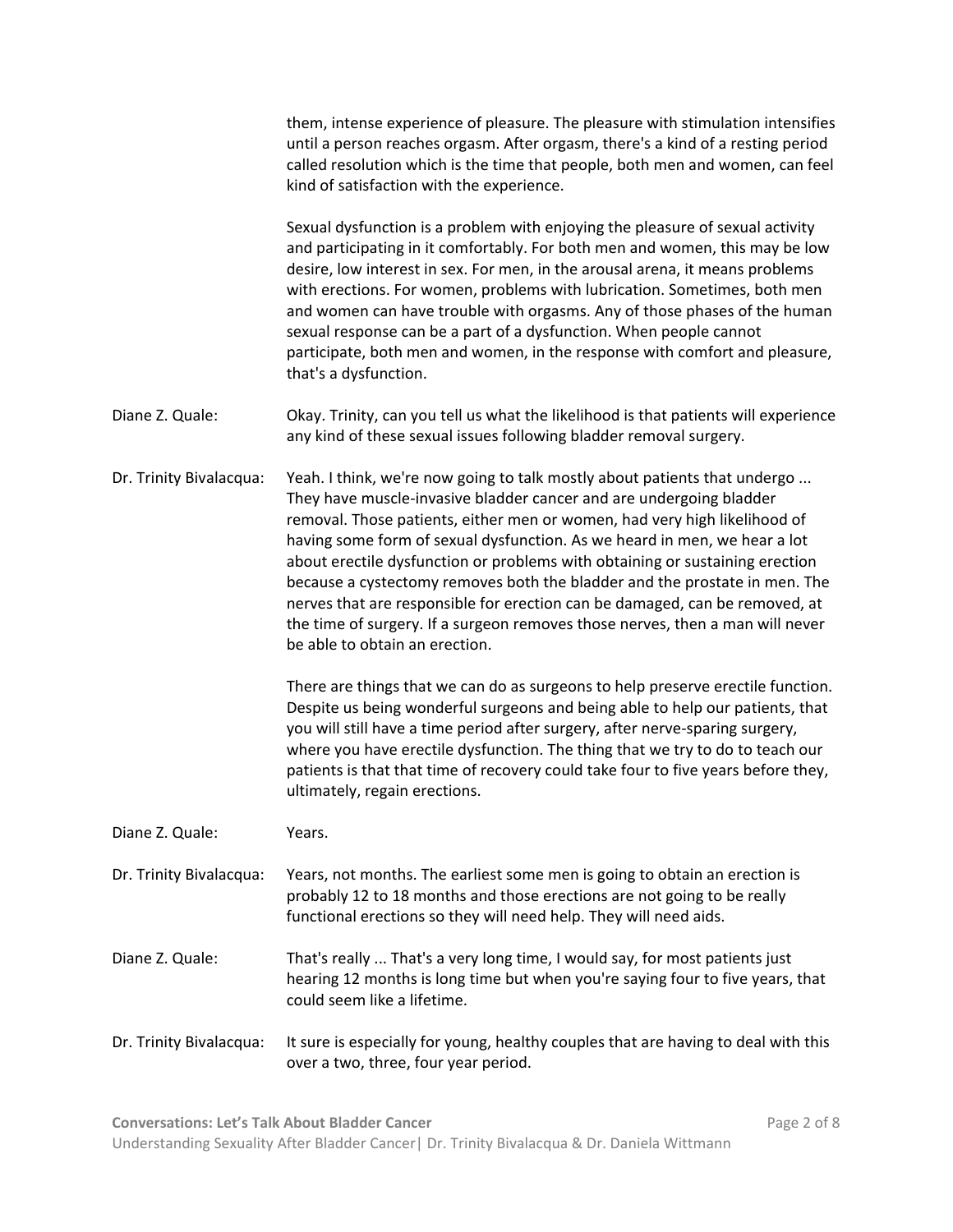| Diane Z. Quale:         | Can you talk about  The erectile function with the men, how about with<br>women who've undergone the surgery?                                                                                                                                                                                                                                                                                                                                                                                                                                                                                                                                              |
|-------------------------|------------------------------------------------------------------------------------------------------------------------------------------------------------------------------------------------------------------------------------------------------------------------------------------------------------------------------------------------------------------------------------------------------------------------------------------------------------------------------------------------------------------------------------------------------------------------------------------------------------------------------------------------------------|
| Dr. Trinity Bivalacqua: | As you've heard from Daniela, one of the problems with sexual dysfunction in<br>women is women losing the ability to have lubrication. Now, this is something<br>that's a result of either damage to nerves or the vascular supply to the vagina.<br>As surgeons, once again, as we're removing the bladder, oftentimes, the whole<br>entire anterior surface of the vagina or the uterus and ovaries are removed so<br>this can do two things. It can actually shorten the vagina so makes it difficult<br>for vaginal penetration and it can also damage nerves and blood vessels that<br>are responsible for the lubrication aspect of sexual response. |
|                         | As surgeons, we can do things, once again, for women and that is that we can<br>preserve the anterior portion of the vagina to help with vaginal [inaudible<br>00:06:30] to allow for penetration. We can also do nerve-sparing. There are<br>nerves that supply the clitoris that are responsible for orgasm and also helping<br>with lubrication. Now, there are some women just like in some men where<br>nerve-sparing or preserving the anterior portion of the vagina just is impossible<br>due to locally advanced cancer. These are decisions-                                                                                                     |
| Diane Z. Quale:         | You mean where the tumor was or                                                                                                                                                                                                                                                                                                                                                                                                                                                                                                                                                                                                                            |
| Dr. Trinity Bivalacqua: | Where the tumor is or was and where we have to be more aggressive with our<br>surgery. Our goal is to identify who we can do nerve-sparing on in men, who<br>we can preserve the anterior portion of the vagina in women and do nerve-<br>sparing in women, to help them regain their quality of life as it relates to sexual<br>function post-surgery.                                                                                                                                                                                                                                                                                                    |
| Diane Z. Quale:         | For women, post-surgery, what's the timetable for them to regain more of the<br>function.                                                                                                                                                                                                                                                                                                                                                                                                                                                                                                                                                                  |
| Dr. Trinity Bivalacqua: | I told you in utmost confidence that it will take many years for men to regain it.                                                                                                                                                                                                                                                                                                                                                                                                                                                                                                                                                                         |
| Diane Z. Quale:         | Exactly.                                                                                                                                                                                                                                                                                                                                                                                                                                                                                                                                                                                                                                                   |
| Dr. Trinity Bivalacqua: | The problem is, in women, we really don't know. What I can tell you from my-                                                                                                                                                                                                                                                                                                                                                                                                                                                                                                                                                                               |
| Diane Z. Quale:         | Why don't we know?                                                                                                                                                                                                                                                                                                                                                                                                                                                                                                                                                                                                                                         |
| Dr. Trinity Bivalacqua: | Because there's been very little research done in this avenue. This is a perfect<br>place for us to understand the causes and, really, the timing of recovery for<br>women. Now, women are a lot more complex than men as Daniela sort of<br>alluded to in her sexual response.                                                                                                                                                                                                                                                                                                                                                                            |
| Diane Z. Quale:         | In so many ways.                                                                                                                                                                                                                                                                                                                                                                                                                                                                                                                                                                                                                                           |
| Dr. Trinity Bivalacqua: | In so many ways. For women, it's more than just the act of having sexual                                                                                                                                                                                                                                                                                                                                                                                                                                                                                                                                                                                   |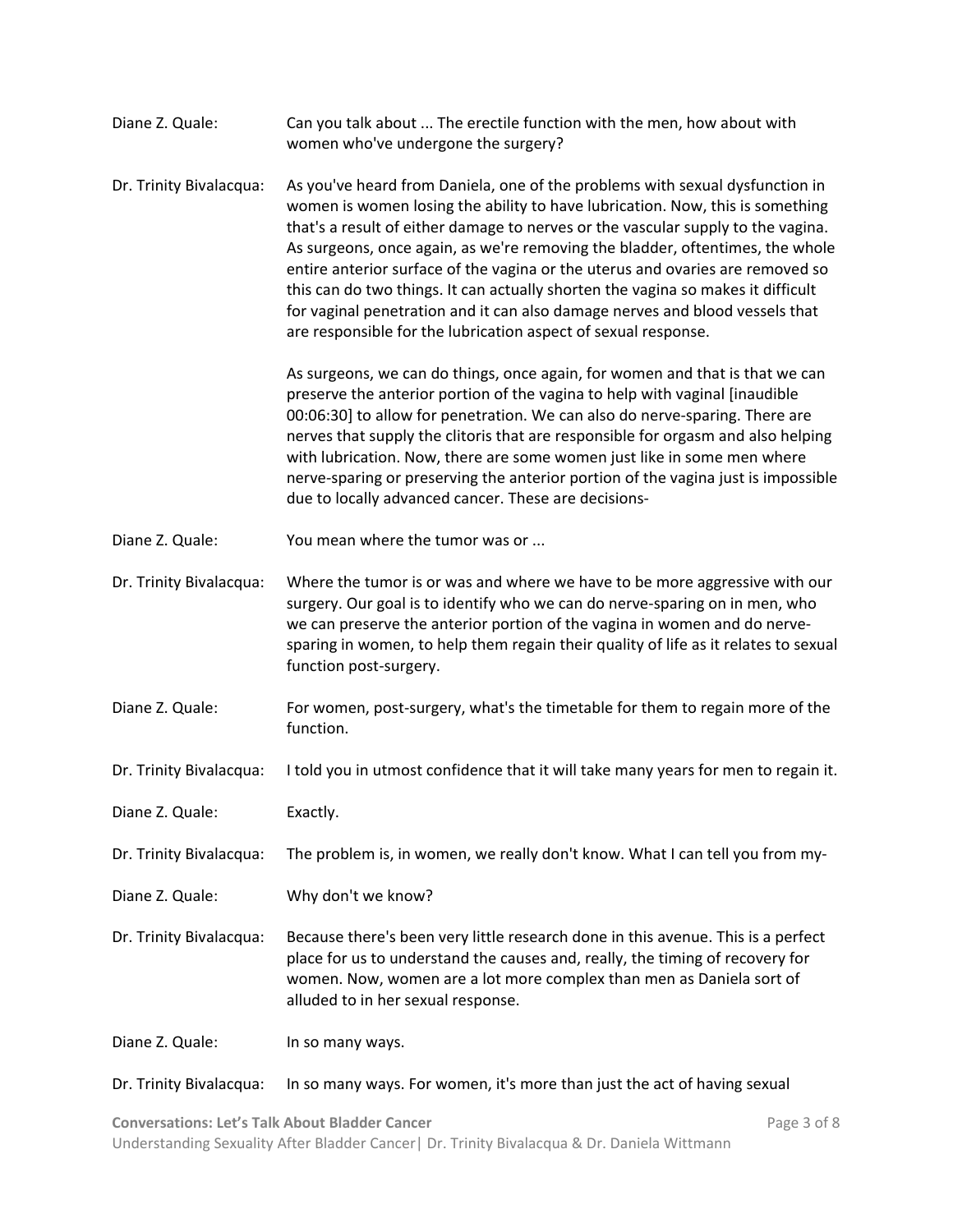relations with their partner. It's also the intimacy and also, sometimes, just the life-changes and sort of body-change that occurs after surgery. For some women, it's actually more important to sort of have the intimacy there and that's actually a conversation that physicians have to have with women as to what are their expectations following surgery. Diane Z. Quale: Daniela, can we switch a bit now and talk about the emotional impact the sexual issues have on patients and their partners? Dr. Daniela Wittmann: What I want to say, initially, is that when people know what to expect, the transition and the emotional impact is a little bit easier. In general, people, both men and women, experience a sense of loss because now their normal function has been changed dramatically and they don't really know the timetable fully for the recovery. They may become anxious. They may worry about what they're going to be like as a lover and whether they're going to be able to meet the sexual needs of their partner. The impact on the partner is worry about the person with the bladder cancer and uncertainty about how to proceed, not to want to put pressure and so on. As long as people can talk, they can go through the process of grieving the losses and finding a new way of being erotic together well. It won't be easy but it will be all right, but for many people, for a long time, sex is very non-verbal and so talking about it becomes difficult so that can become a problem for the couple. However, there's a great that people can learn and do to go forward to regain some form of sexual intimacy after bladder cancer treatment. Diane Z. Quale: A lot of that has to do with communicating as a couple. Dr. Daniela Wittmann: Yes, absolutely. Diane Z. Quale: My understanding what my partner needs and just understanding what I might need too. Dr. Daniela Wittmann: Yes, exactly. Diane Z. Quale: Trinity, can we talk a little bit about ... given the length of time that it might take for patients to get back to normal. Are there treatments or things that can be done to help alleviate these issues during this long healing process? Dr. Trinity Bivalacqua: One of the most important things that we do and we discuss with you, the patient, is that there's expectations that need to be set forth in the beginning. For men and their partner, we have to educate them as to this time period of recovery and let them know that it is going to take a significant amount of time to get back to what we call their baseline. They may never get back to baseline. During that process of healing or the nerves recovering, then we have a lot of erectile aids that we can use. Some of those are pills like you've seen many commercials on television.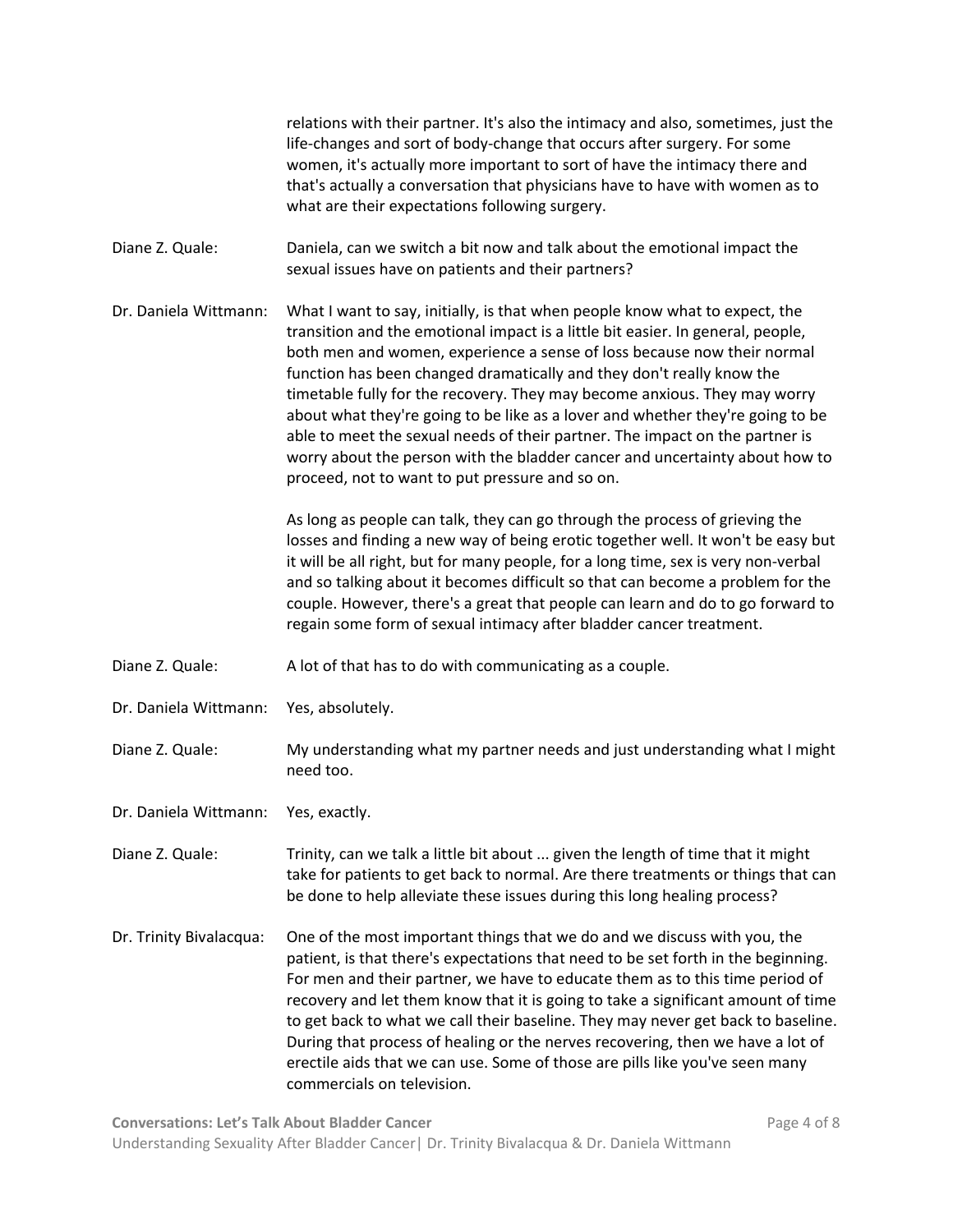| Diane Z. Quale:         | Like Cialis.                                                                                                                                                                                                                                                                                                                                                                                                                                                                                                                                                                                                                                            |
|-------------------------|---------------------------------------------------------------------------------------------------------------------------------------------------------------------------------------------------------------------------------------------------------------------------------------------------------------------------------------------------------------------------------------------------------------------------------------------------------------------------------------------------------------------------------------------------------------------------------------------------------------------------------------------------------|
| Dr. Trinity Bivalacqua: | Like Cialis. Like Viagra. These should be used immediately after surgery. What I<br>do in my clinical practice is, is that if I have a patient, doesn't matter if they're<br>40 or if they're 70 and they want to be sexually active, we start them<br>immediately on medications by mouth as needed, right? So, Viagra or Cialis.                                                                                                                                                                                                                                                                                                                      |
| Diane Z. Quale:         | This is immediately after surgery.                                                                                                                                                                                                                                                                                                                                                                                                                                                                                                                                                                                                                      |
| Dr. Trinity Bivalacqua: | Immediately after surgery. Now, there will be, occasionally, some patients that<br>will respond very, very nicely to that, fresh post-op. Those are usually young<br>patients. Those are patients in their 40s or 50s. Okay? If you do not respond to<br>the medication, then we proceed directly to other erectile aids. Those are<br>things like called injection therapy where we teach patients how to inject into<br>the penis medications that will give them a functional erection. Other things<br>are  something called a vacuum erection device. These are ways to be able to<br>help the patient, a patient, to begin a functional erection. |
|                         | Now, as you heard, sometimes, that's not important for a couple because it's<br>also important to educate a man that you can have an orgasm without having<br>an erection, right? This is something that is also oftentimes lost in discussion<br>with patients. There are lots of things that we can do. Sure.                                                                                                                                                                                                                                                                                                                                         |
| Diane Z. Quale:         | What can we do for women immediately after surgery.                                                                                                                                                                                                                                                                                                                                                                                                                                                                                                                                                                                                     |
| Dr. Trinity Bivalacqua: | Once again, for women, it's a process of healing. As I spoke about when a<br>woman undergoes cystectomy, we have to, occasionally, remove a part of the<br>vagina so it has to heal. That process of healing usually takes somewhere<br>between three to six months. For them, it could be painful so lubricants can be<br>utilized to help and then additional stimulation to obtain orgasm is, oftentimes,<br>necessary. Because those nerves, even though we may spare those nerves,<br>they still take time to regenerate and to recover.                                                                                                           |
|                         | I often will tell women that, listen, this is a process of healing and this will take<br>time. Okay? There is no magic pill for women. There is actually an FDA-<br>approved medication for women with female sexual dysfunction. However, it's<br>never been tested in the setting after cystectomy so we really don't know its<br>utility.                                                                                                                                                                                                                                                                                                            |
| Dr. Daniela Wittmann:   | Okay. Can I mention a couple of other things for women?                                                                                                                                                                                                                                                                                                                                                                                                                                                                                                                                                                                                 |
| Diane Z. Quale:         | Yes.                                                                                                                                                                                                                                                                                                                                                                                                                                                                                                                                                                                                                                                    |
| Dr. Trinity Bivalacqua: | Sure.                                                                                                                                                                                                                                                                                                                                                                                                                                                                                                                                                                                                                                                   |
| Dr. Daniela Wittmann:   | One would be pelvic floor rehabilitation to release scars, to make the vaginal                                                                                                                                                                                                                                                                                                                                                                                                                                                                                                                                                                          |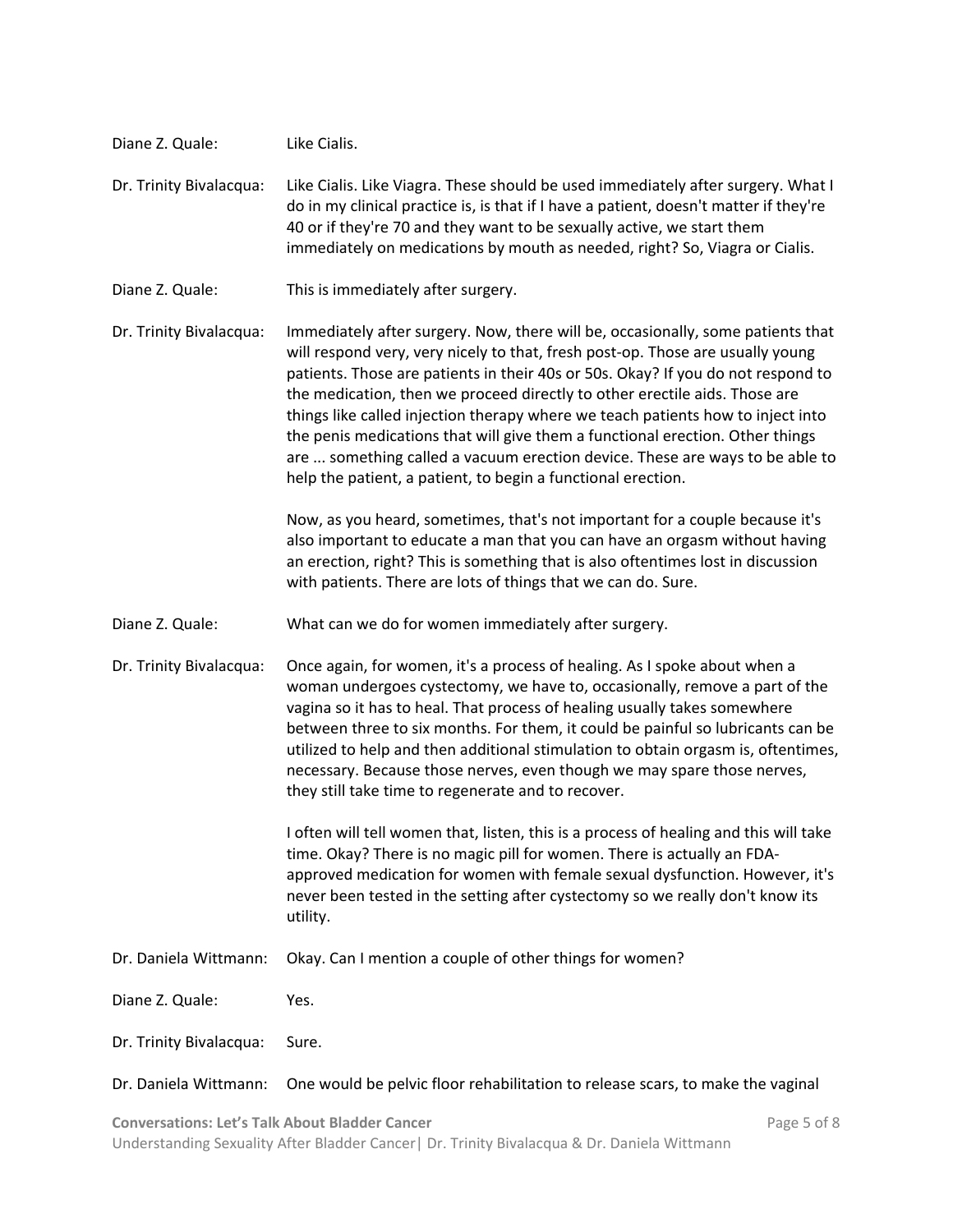and the perineal area more comfortable.

Diane Z. Quale: Those are exercises [crosstalk 00:13:46].

Dr. Daniela Wittmann: Those will be exercises. They could be some massage, trigger pointing. Physical therapists are very good at that. Sometimes, it can be the use of dilators for women who have shortened vaginas to stretch them a little bit more again so that they can be more receptive to the penis. While there are methods for creating erections and for dilating vaginas to enable intercourse, there are all kinds of ways of being sexually intimate. Trinity already alluded to, you know, you don't have to have an erection to have an orgasm. You can use manual stimulation or you can use oral sex. We often recommend vibrators because they are very good for blood flow. Blood flow is very good for sexual sensitivity. In some ways, couples have to re-learn what feels erotic to them and that requires a bit of experimentation.

Dr. Trinity Bivalacqua: You heard a little bit about pelvic floor exercise. Just like women and men that undergo orthotopic neobladders see their physical therapists for, sometimes, six months. That's actually a lot of the same exercises. People, men and women with neobladders are actually doing that already.

Diane Z. Quale: But they don't know that it could have the impact on their sexuality.

Dr. Trinity Bivalacqua: They don't know. Right. They don't realized it. Correct.

Diane Z. Quale: This is a great conversation with the two of you as specialists and talking in great detail. How can I even start this conversation with my own doctor?

- Dr. Daniela Wittmann: First of all, you have to have some idea that this is an important topic too. If it is important to you, then what you can do is think for yourself what questions you have and write them down. Talk to your partner. Get ready for that conversation. Let your doctor know that this is something that you want to discuss and so start asking by asking a question about what kind of effect is this treatment, this surgery going to have on my sexual function. Can you explain that to me? Then, is there anything that I can do about it to maintain sexual activity and sexual pleasure? What are the resources that I can access? Are you the person who's going to be able to help me with that or are there other sexual health specialists that can help me? Those are the kinds of questions that can be asked of the doctor and people usually feel anxious about it. Physicians don't always feel comfortable either.
- Diane Z. Quale: I was going to say ... Trinity, what if I ask these questions and my doctor says, "Oh, it's just very important that you have the surgery and we'll deal with all that at the other end. I'm just trying to save your life."
- Dr. Trinity Bivalacqua: The next step is simply asking your physician, it doesn't matter if it's your medical oncologist, your radiation oncologist, your urologic oncologist. Is there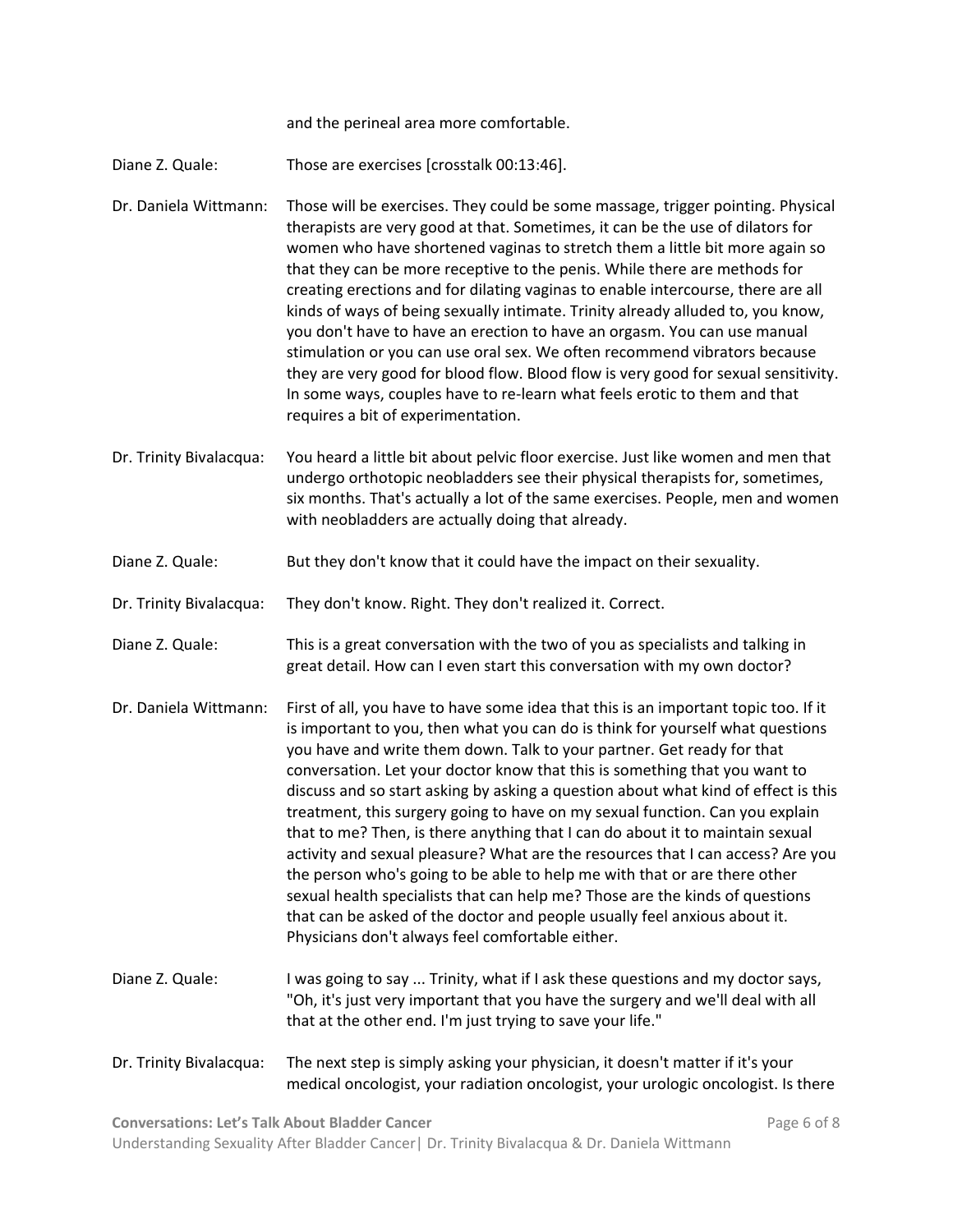someone in your practice that specializes in sexual health and sexual medicine? I can have an honest conversation with them to understand what impact this treatment is going to have on me and every single clinical practice has someone that specializes in sexual medicine. It's simply just learning about the fact that this is going to happen and I want to learn what I can do as a patient to improve my recovery of sexual function post-surgery or post any treatment. I think, every single practice both academia as well as in clinical private practice has specialists that can assist. Dr. Daniela Wittmann: I want to add to Trinity. He's mentioning the sexual medicine specialists. They are also sex therapists so, often, practice in the community who can particularly help with the relationship aspects of sexual recovery and they actually work very well with sexual medicine physicians as a team to help a couple or an individual regain their sexual capacity. There is an organization in the United States called the American Association of Sexuality Educators, Counselors and Therapists. They have their website and you can go on the website and find the sex therapists in your state. Then there's also the Society for Sex Therapy and Research and on their website you can also find people who are near you. Diane Z. Quale: Wonderful. Wonderful. Any others, Trinity? Dr. Trinity Bivalacqua: Then, as a urologist, there's always the American Urological Association and Care Foundation that has a number of resources for patients that have sexual dysfunction, particularly, erectile dysfunction as well as female sexual dysfunction. Another great organization is the Sexual Medicine Society of North America. They have a wonderful website that also can link you to a specialist in your area, someone that may be in Omaha, it could be in California, it could be in Upstate New York. They actually allow you to be able to look for someone that specializes in sexual health that you can see. There's two great resources. Diane Z. Quale: I think, another point we need to make is this is an issue to be discussed before surgery, but then it's an issue to be addressed and treated for the many months or years following surgery and that there are resources and people out there that can help us resume a healthy and full of life, both physically and psychologically. Dr. Daniela Wittmann: Absolutely. You know, as patients say to us, so to you as a patient, I would say this should be talked about before surgery, after surgery and it should be repeated often because you never know when people are ready to start working on their sexual recovery. It may be soon but it may be six months later. It should be discussed on a periodic basis. Dr. Trinity Bivalacqua: We, as clinicians, can assume that a patient is interested in sex or not interested so we should address it often, always. It doesn't matter if it's three months later or five years later. The first thing that we have to do is exactly what we're doing here today which is educate. We need to educate patients.